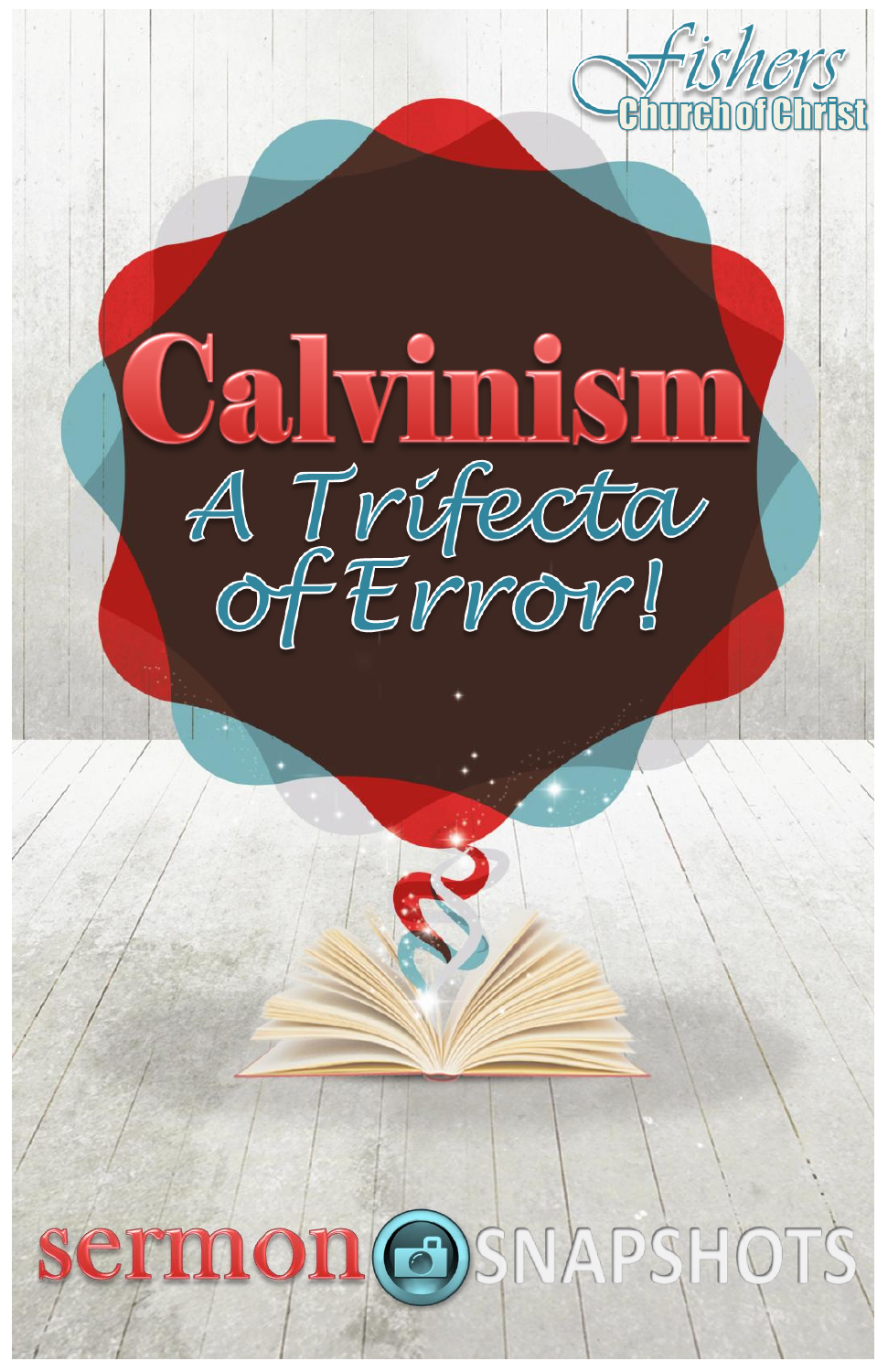**Thank you for picking up a copy of our Sermon Snapshot! We hope you will use this tool for personal study or an easy to use template when studying with friends and neighbors about important spiritual matters!**

**Calvinism is a doctrine popularized by John Calvin during the Protestant Reformation & it infuses nearly ALL of Protestantism. While Catholicism teaches salvation by "works," Calvinism teaches salvation by "faith only" – an over-reaction. Calvinism is a logical system, each point necessarily following from the other. Hence, if part of Calvinism is true, then all of it is! But if part is false, all is false!** 

**Hopefully, we can see that Calvinism is false to the core! Do not fall prey to the teachings of men. Rather,** *study* **the word, and** *do* **exactly what it says** *to the best of your abilit***y. You'll be glad you did! Have you obeyed the gospel of Christ? If not, then BELIEVE-REPENT-CONFESS-BE BAPTIZED-LIVE FAITHFULLY, or REPENT-CONFESS-PRAY. We encourage you to act NOW!**

> **If you would like more information either through CD or download, please visit our website for this sermon and many more. If you would like a personal bible study with our evangelist or Elders please contact us as well!**



**Similar Lessons available for download on our website!**

**A Study of Grace (Parts 1 & 2) You Almost Persuade me to be a Christian The Indwelling of the Holy Spirit Jesus' Death**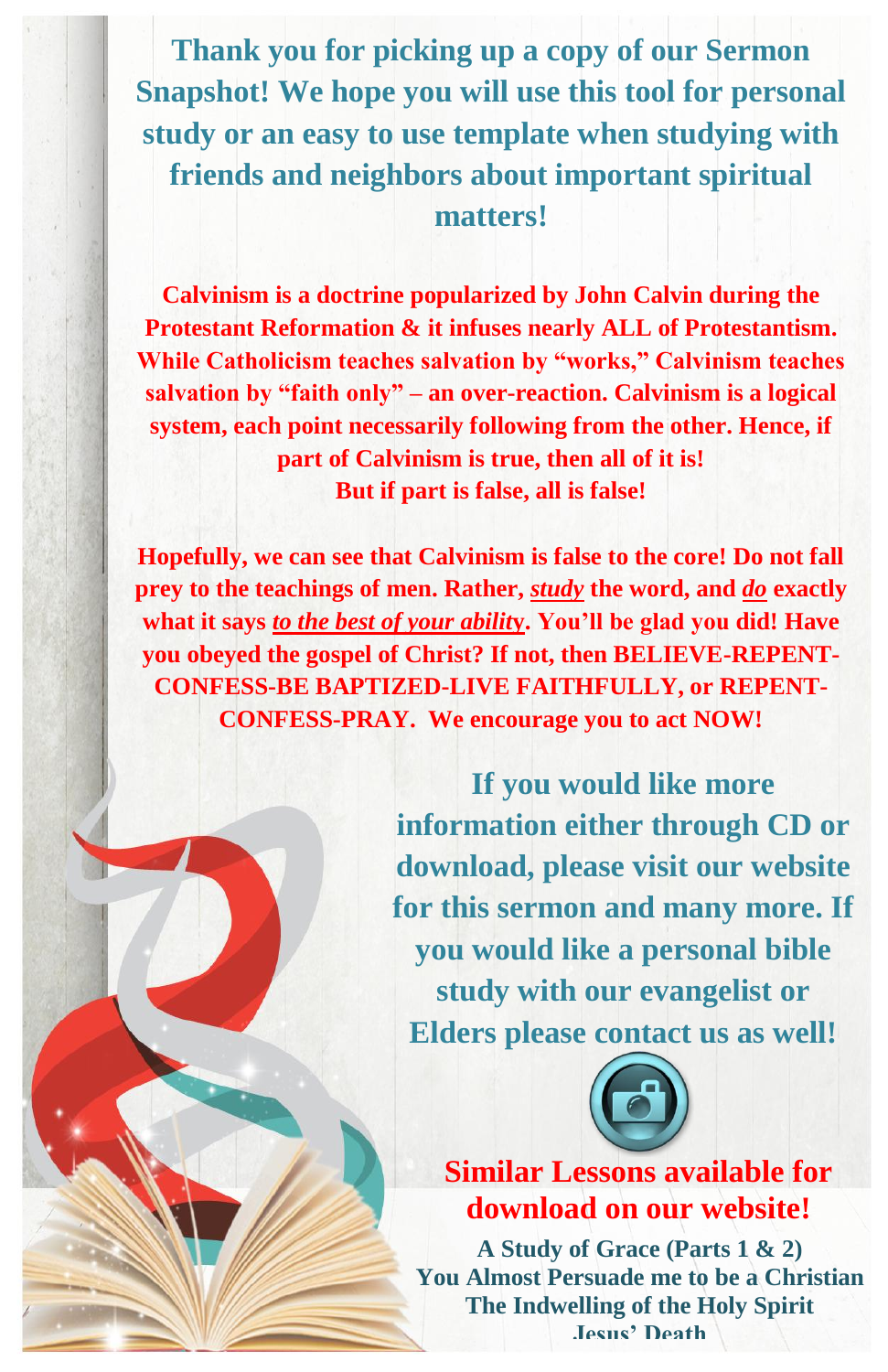#### **Calvinism: A Trifecta of Error!**

#### **First error:** *misunderstands Divine sovereignty*

- **God controls everything** *to the extent that He CAUSES everything* **that happens! (But what about Ecclesiastes 9:11?)**
- **The consequences are staggering! If you're lost, it had NOTHING to do with you; GOD caused it!**
- **God can be sovereign w/o denying free will;** *for His sovereignty is vindicated in the final judgment!*

#### **Second error: a** *false definition of "imputation"*

- *The sin of Adam transferred to all men***: If so, how could THIS statement be true? (Romans 5:14)**
- *The sins of the elect transferred to Christ***: If so, how could Christ be a** *sinless* **offering? (1 Peter 1:18-19)**
- *The righteousness of Christ transferred to the elect***: If so, why worry about how I live? (2 Corinthians 5:10)**
- **In truth, neither sin nor righteousness is "transferrable" –** *we ARE what we ARE!* **(Ezekiel 18:20)**

#### **Third error:** *the resulting "T-U-L-I-P" acrostic*

*Total Depravity:* **By imputation, all men are genetically tainted by sin, lacking ANY free will**

 **In truth, man does not "inherit" sin, but "chooses" to sin (Ezekiel 18:1-4, 20; James 1:13-16)**

*Unconditional Election:* **By Divine sovereignty, God predetermined the individuals to be saved**

 **In truth, God predestined the "realm" of salvation; and man must choose (Ephesians 1:3-5; Revelations 22:17)**

*Limited Atonement:* **By Divine sovereignty, Christ only died for the predestined "elect"**

 **In truth, Christ died for ALL (availability), but only saves (actuality) "the believer" (John 3:16)**

*Irresistible Grace:* **By Divine sovereignty, man cannot resist the "call" of God**

 **In truth, man CAN "resist the Holy Spirit" by rejecting the word of God (Acts 7:51-53)**

*Perseverance of the saints:* **By Divine sovereignty, God cannot FAIL; hence, man cannot FALL**

 **In truth, man CAN "fall from grace" (1 Corinthians 10:12; Galatians 5:4; 2 Peter 2:20-22) -Lanny Smith**